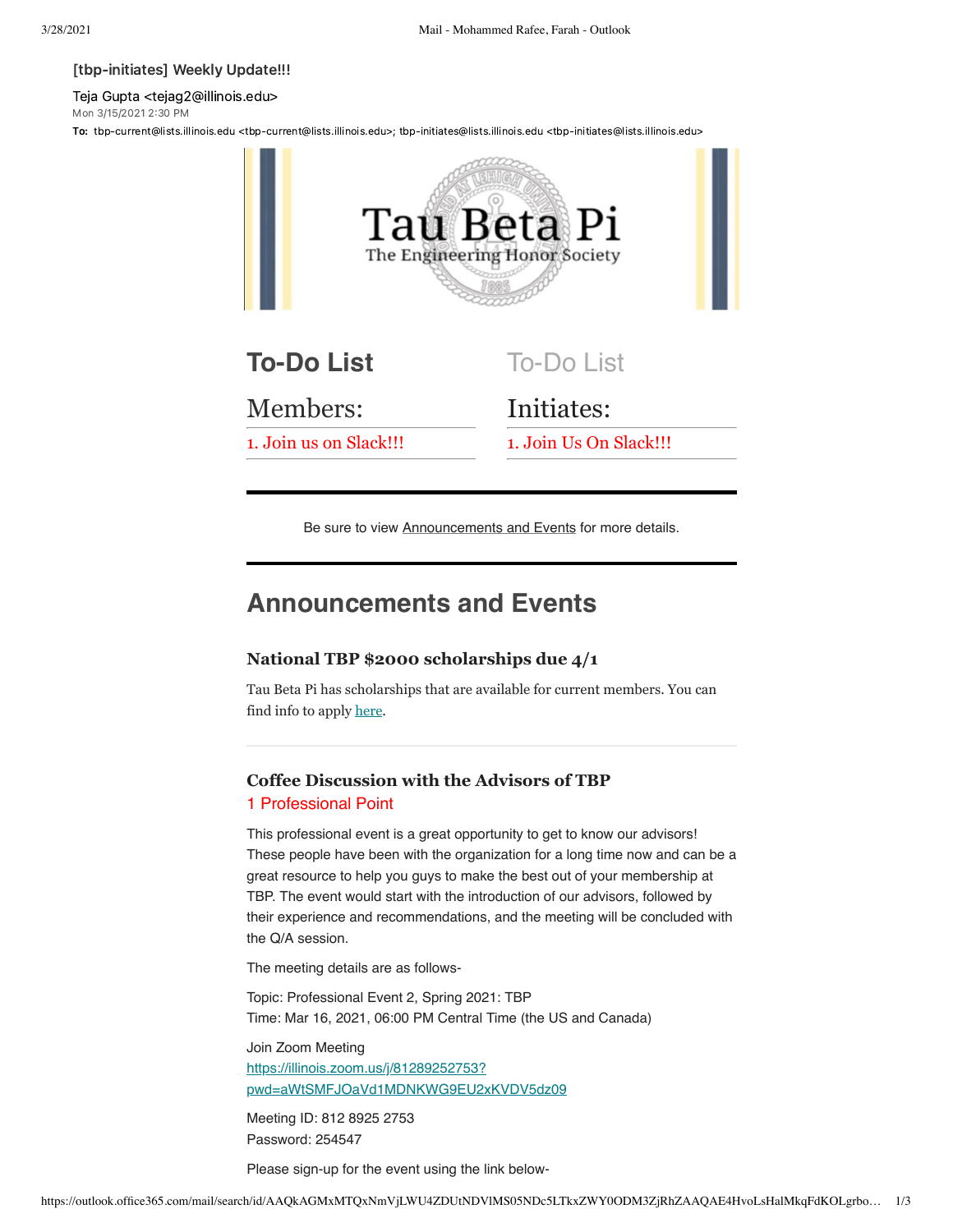https://docs.google.com/spreadsheets/d/1irlwoPPUgQ[cl2D6ZTwqotvmLLeDsU\\_mUAoO-eDmCZI/edit?usp=sharing](https://urldefense.com/v3/__https://docs.google.com/spreadsheets/d/1irlwoPPUgQ-cl2D6ZTwqotvmLLeDsU_mUAoO-eDmCZI/edit?usp=sharing__;!!DZ3fjg!v4rymW46E6Qm72H7FyVc3qZyZwjm2Nr8oxbTAx-oW5LDCuCGbwuz05c6LHnM58A7C7JQiExuAGs$)

## **OVP Supply Drive Volunteer Form**

## 1 Service Point

On Friday, March 26, 2021 from 1:30pm to 7:30pm a group of no more than 50 volunteers, in small groups of 15 volunteers assigned to hourly shifts, will conduct a supply drive for the local Champaign-Urbana Schools of Garden Hills Elementary and Dr. Williams Elementary. These schools will be the primary beneficiary of our efforts but we look towards helping other local schools in the future as well.

Volunteers are needed for:

- Daily assistance with event marketing leading up to Mar. 26th
- Event set up and/or break down
- Collection of school supplies
- Donation sort and packaging
- Enforcers of social distancing and COVID safety protocols with program coordinator

More information can be found [here](https://surveys.illinois.edu/sec/783507290?referrer=https://shibboleth.illinois.edu/). More info on how to sign up will be given in the coming weeks. Please contact Peter Davis[\(peterd3@illinois.edu](mailto:peterd3@illinois.edu)) if you have any questions or concerns.



**Please join our Facebook page if you aren't already a member! \*\*NEW\*\* Check out our YouTube Channel!**

> **Our mailing address is:** \*[tbpuiuc@gmail.com](mailto:tbpuiuc@gmail.com)\*

This email was sent to  $\leq$  Test Email Address  $\geq$ *[why did I get this?](https://urldefense.com/v3/__https://illinois.us4.list-manage.com/about?u=009b510467be6b8a537075f81&id=2b9770cc77&e=*UNIQID*&c=d30c23fc61__;W10!!DZ3fjg!v4rymW46E6Qm72H7FyVc3qZyZwjm2Nr8oxbTAx-oW5LDCuCGbwuz05c6LHnM58A7C7JQZpQJkjc$)* [unsubscribe from this list](https://urldefense.com/v3/__https://illinois.us4.list-manage.com/unsubscribe?u=009b510467be6b8a537075f81&id=2b9770cc77&e=*UNIQID*&c=d30c23fc61__;W10!!DZ3fjg!v4rymW46E6Qm72H7FyVc3qZyZwjm2Nr8oxbTAx-oW5LDCuCGbwuz05c6LHnM58A7C7JQ3-VN6QQ$) update subscription preferences Tau Beta Pi · 308 W Green St · 111 Engineering Hall · Urbana, IL 61801-3242 · USA